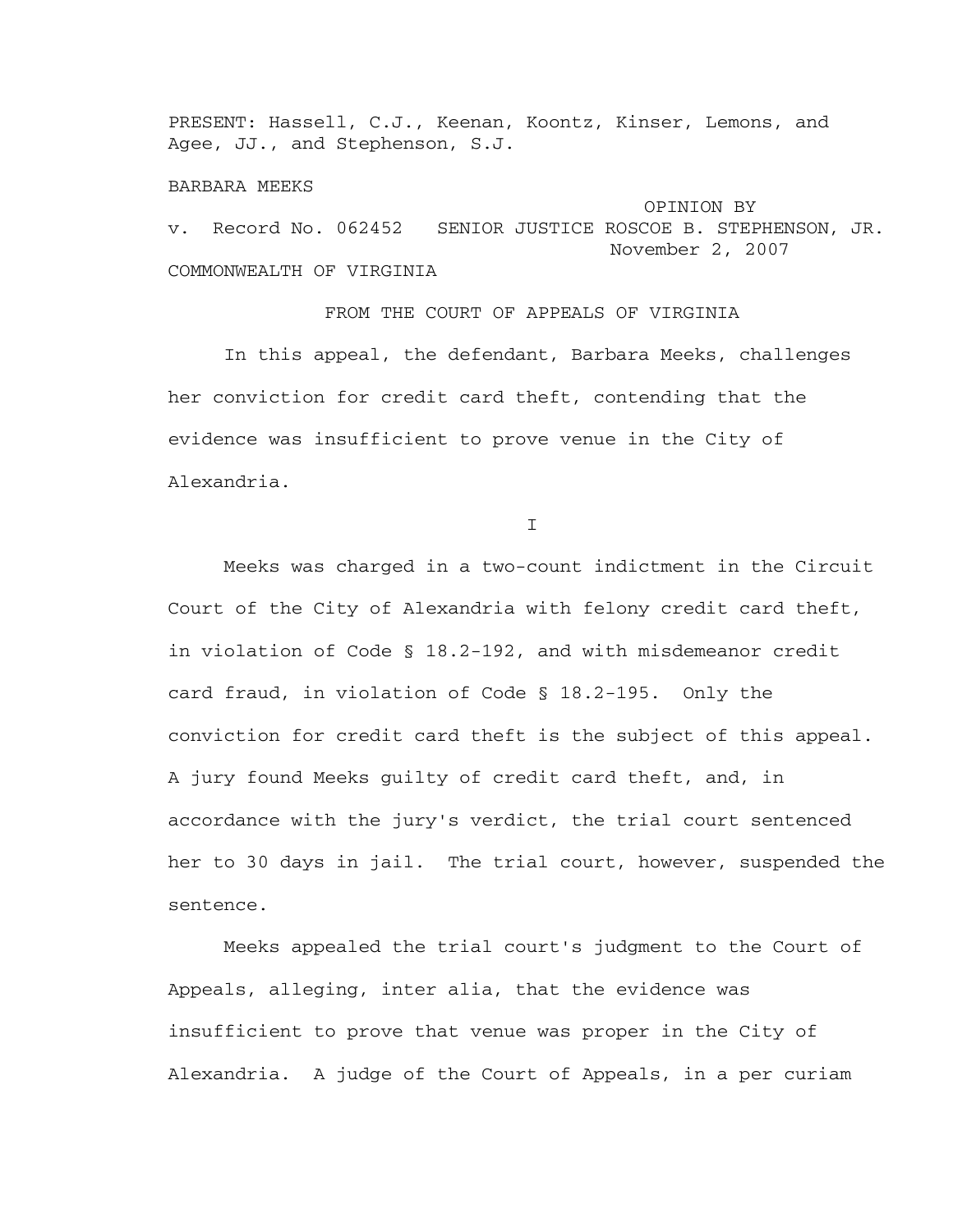order, denied the appeal. Meeks v. Commonwealth, Record No. 2773-05-4 (May 10, 2006). Thereafter, a three-judge panel of the Court of Appeals also denied the appeal. Meeks v. Commonwealth, Record No. 2773-05-4 (Oct. 23, 2006). We awarded Meeks this appeal.

## **TT**

 Pursuant to well-established authority, we view the evidence in the light most favorable to the Commonwealth, the prevailing party at trial. On May 27, 2005, Cheryl Ghauri, a mental health supervisor with the Fairfax County Community Service Board, was working in a group home in Fairfax County when she discovered that her wallet was missing. Ghauri's wallet contained several credit cards, including a Visa card issued by SunTrust Bank. Ghauri reported her missing wallet to the Fairfax County Police Department.

 Also on May 27, 2005, Meeks was visiting her son at the group home. During a portion of her visit, Meeks and her son were alone on the home's first floor where Ghauri had left her purse containing her wallet.

 Later that day, Meeks registered for a room under Ghauri's name at a Holiday Inn in Alexandria, using Ghauri's Visa card as payment. She also obtained \$20 in cash from the hotel, using the card. The next day, the police found Meeks in a room in the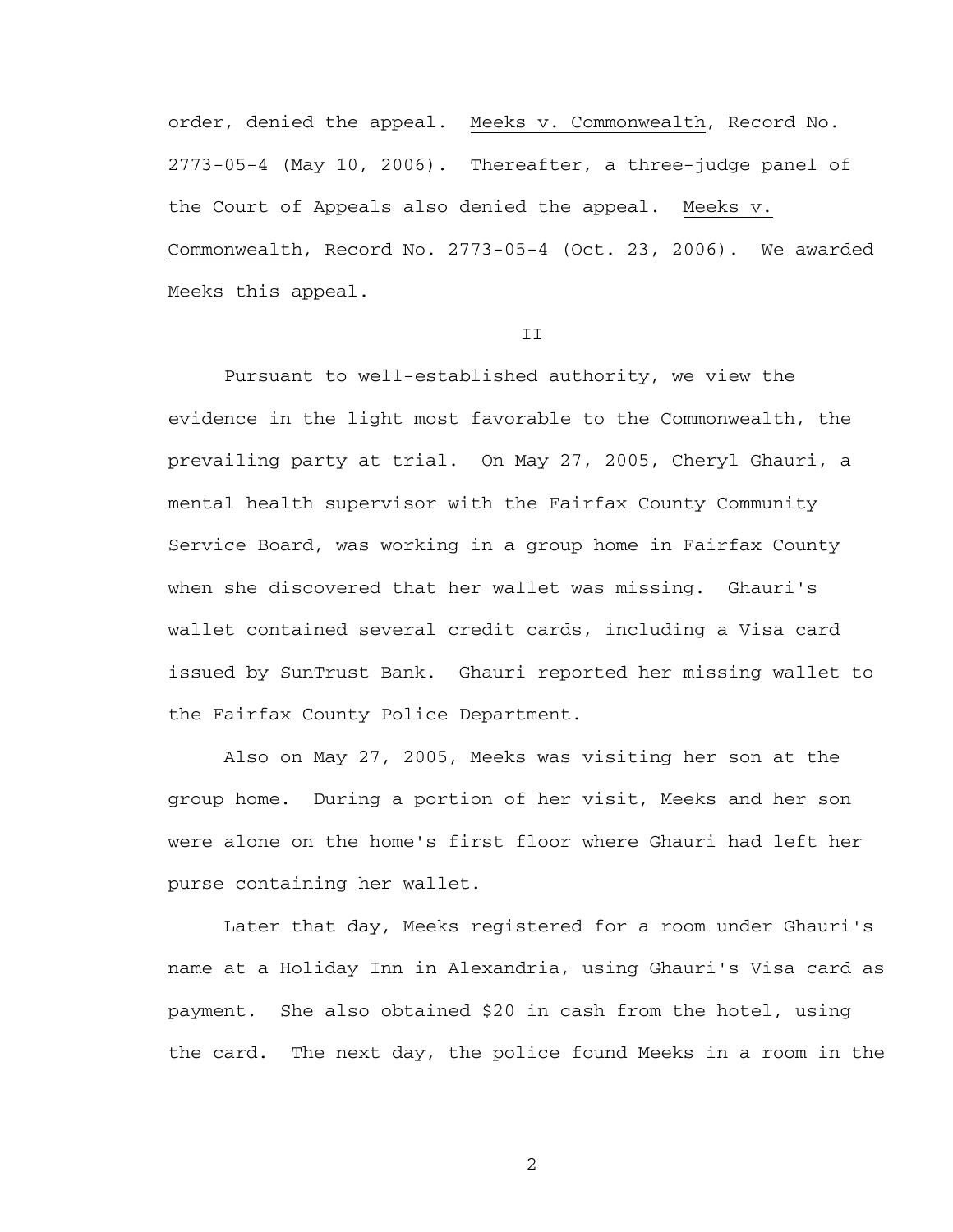hotel. Ghauri had not given Meeks permission to have or use her Visa card.

 At trial, a hotel desk clerk identified Meeks as the person who had used Ghauri's credit card to pay for the room. The clerk previously had identified Meeks in a police photo spread.

**TTT** 

A

 Code § 18.2-192 defines credit card theft, in pertinent part, as follows:

 (1) A person is guilty of credit card or credit card number theft when:

 (a) He takes, obtains or withholds a credit card or credit card number from the person, possession, custody or control of another without the cardholder's consent or who, with knowledge that it has been so taken, obtained or withheld, receives the credit card or credit card number with intent to use it or sell it, or to transfer it to a person other than the issuer or the cardholder.

Code § 18.2-198.1 provides, in pertinent part, that "a prosecution for a violation of this article [for offenses relating to credit cards] may be had in any county or city in which (i) any act in furtherance of the crime was committed or (ii) an issuer or acquirer, or an agent of either, sustained a financial loss as a result of the offense."

 Meeks contends that her conviction for credit card theft should be reversed because the Commonwealth failed to prove that venue was proper in the City of Alexandria. She asserts that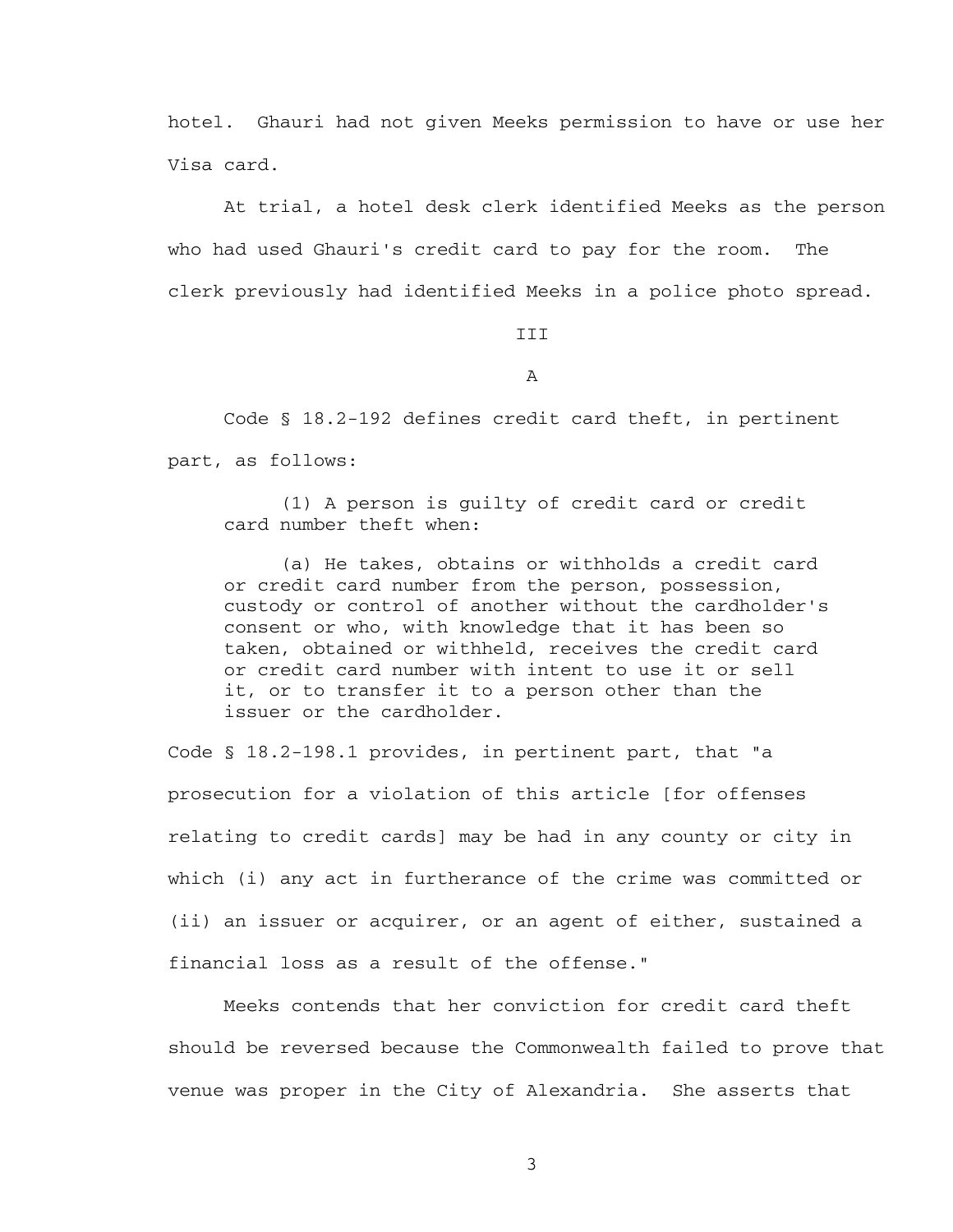any theft of the credit card occurred and was completed in Fairfax County. She further states that, because the theft was completed in Fairfax County, her conduct in Alexandria "could not, as a matter of law, have been 'in furtherance' of the crime of credit card theft." (Footnote omitted.)

 The Commonwealth contends, on the other hand, that a person who retains a credit card with intent to unlawfully use or transfer it is guilty of withholding the card and, therefore, of credit card theft. The Commonwealth further asserts that, "[w]hen there is a strong presumption that such person has committed an act in furtherance of the crime in a particular city or county, prosecution of the credit card offense is proper in that jurisdiction."

B

 When an issue of statutory construction is involved, the "[s]tatutory interpretation presents a pure question of law and is accordingly subject to de novo review by this Court." Washington v. Commonwealth, 272 Va. 449, 455, 634 S.E.2d 310, 313 (2006). Therefore, this Court must "determine the General Assembly's intent from the words contained in [the] statute." Id.

 In doing so, "the general rule of statutory construction is to infer the legislature's intent from the plain meaning of the language used." Hubbard v. Henrico Ltd. Partnership, 255 Va.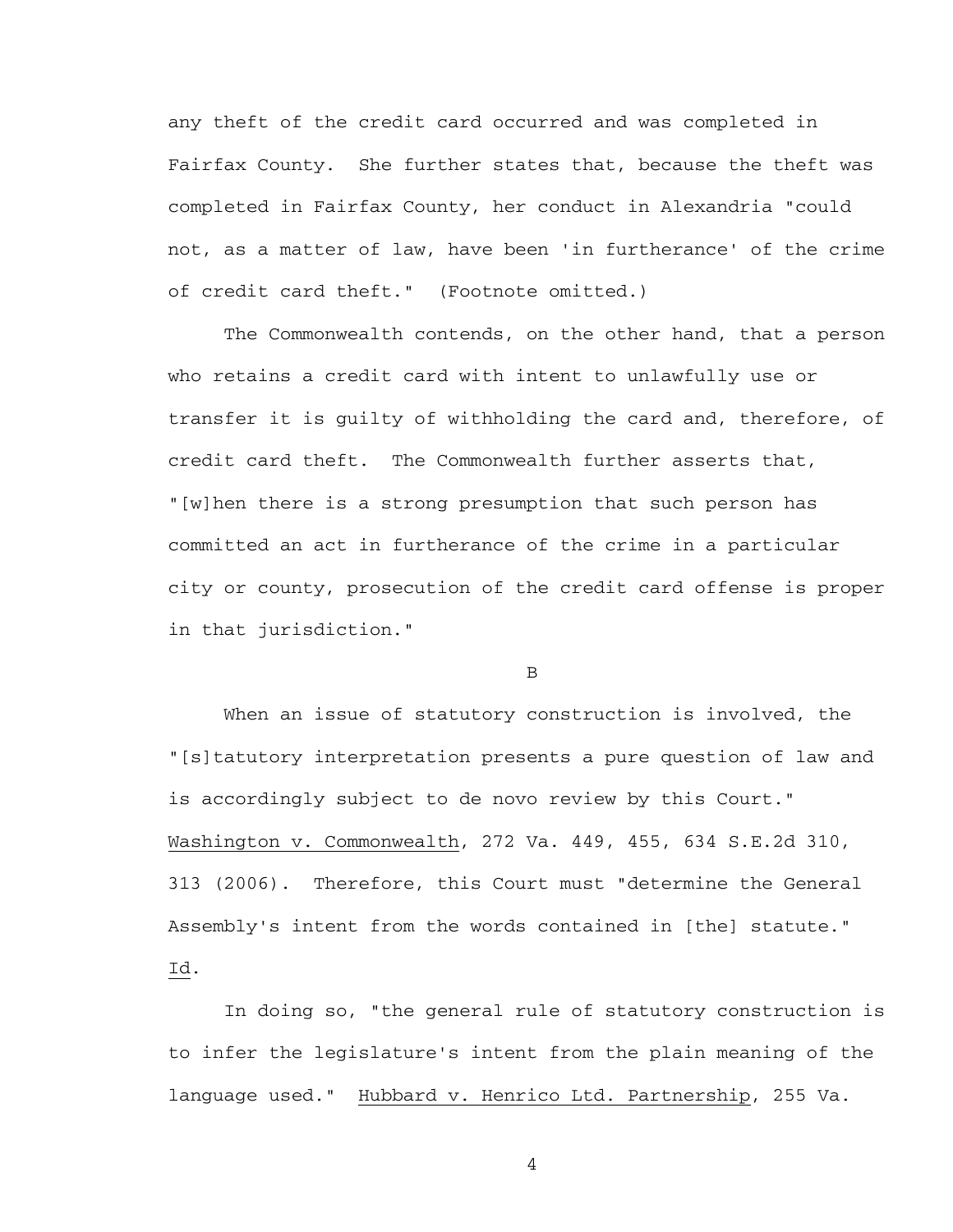335, 340, 497 S.E.2d 335, 338 (1998). Thus, "[a]n undefined term must be 'given its ordinary meaning, given the context in which it is used.' " Sansom v. Board of Supervisors, 257 Va. 589, 594-95, 514 S.E.2d 345, 349 (1999) (quoting Department of Taxation v. Orange-Madison Coop. Farm Serv., 220 Va. 655, 658, 261 S.E.2d 532, 533-34 (1980)). Furthermore, "[t]he plain, obvious, and rational meaning of a statute is to be preferred over any curious, narrow, or strained construction," Commonwealth v. Zamani, 256 Va. 391, 395, 507 S.E.2d 608, 609 (1998), and a statute should never be construed in a way that leads to absurd results, Washington, 272 Va. at 455, 634 S.E.2d at 313.

 In deciding whether venue in a particular jurisdiction was proved, a court must determine whether the evidence, when viewed in the light most favorable to the Commonwealth, gave rise to a "'strong presumption' that the offense was committed within the jurisdiction of the court." Cheng v. Commonwealth, 240 Va. 26, 36, 393 S.E.2d 599, 604 (1990) (quoting Pollard v. Commonwealth, 220 Va. 723, 725, 261 S.E.2d 328, 330 (1980)). This may be accomplished by either direct or circumstantial evidence. Id.

IV

 As previously noted, a prosecution for credit card theft "may be had in any county or city in which . . . any act in furtherance of the crime was committed." Code § 18.2-198.1(i).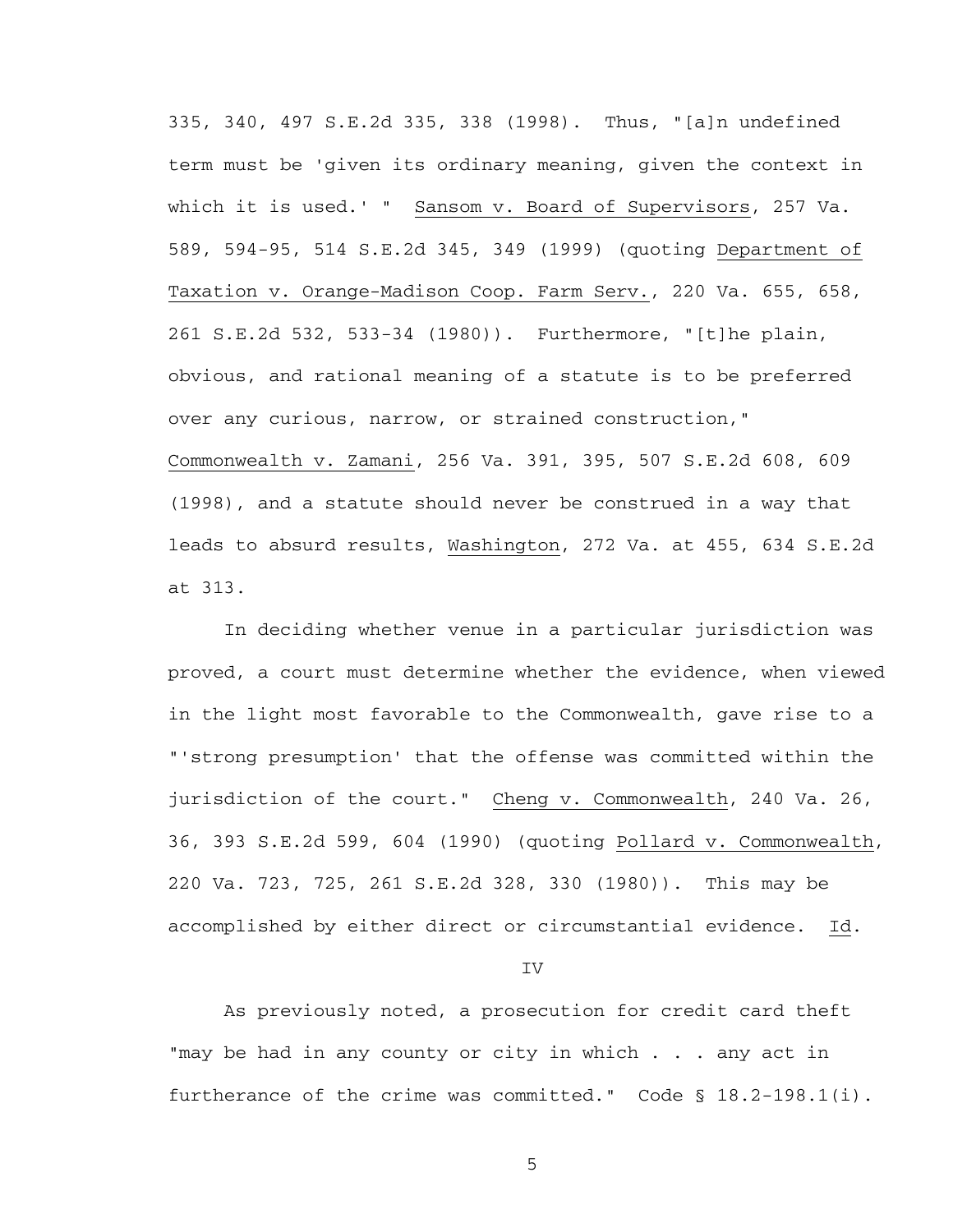In the present case, therefore, in order to establish venue in the City of Alexandria, the Commonwealth was required to produce evidence that established a "strong presumption" that an act in furtherance of credit card theft occurred in Alexandria.

 In Cheatham v. Commonwealth, 215 Va. 286, 208 S.E.2d 760 (1974), we addressed the crime committed when an individual "withholds" a credit card.<sup>\*</sup> In Cheatham, the defendant was found in possession of a credit card that had been stolen in a robbery eleven days earlier. Id. at 287, 208 S.E.2d at 761. There was no evidence that the defendant had used or attempted to use the card. Id. at 290, 208 S.E.2d at 763. We stated the following:

 So far as we can ascertain the word "withhold," as used in the context of the credit card theft statute, has never been construed. It must, however, import something more than mere retention, for mere retention could be consistent with innocent intent. The retention must be accompanied by an intent to deprive the owner of possession and to use the card, or to sell it, or to transfer it to a person other than the issuer or the cardholder.  $\ldots$  . But in the present case there is no evidence to show how long Cheatham had the credit card . . . or that he had any intent to use it, sell it, or transfer it.

## Id.

i

 We now conclude that Cheatham wrongly added the element of retention to credit card theft. Credit card theft and credit

<sup>∗</sup> In Cheatham, we interpreted the predecessor statute, former Code § 18.1-125.3 (Supp. 1974). Code § 18.2-192 contains the additional phrase, "or credit card number," but is otherwise not materially different from former Code § 18.1-125.3.